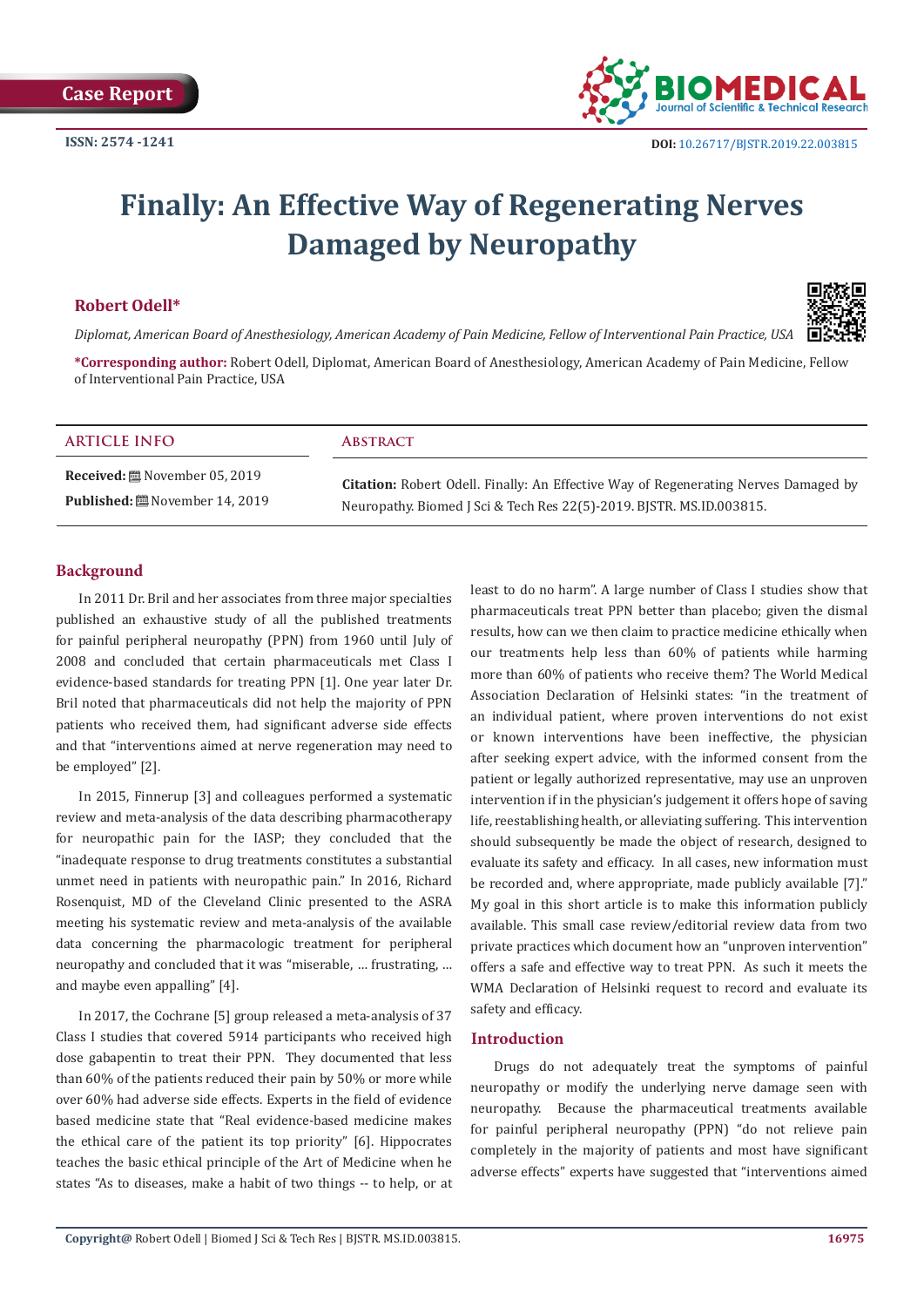specifically at nerve regeneration may need to be employed [1]." RA Malik, co-author of the ADA Standards of Medical Care in Diabetics 2017 has recently noted that "current drugs have no benefit for the underlying nerve damage. We have witnessed failure after failure of clinical trials of disease-modifying drugs [8]".

Accordingly, since drugs do not adequately treat the symptoms of neuropathy or repair the nerve damage caused by neuropathy, a different approach must be considered. As ascribed to Einstein: "We can't solve problems by using the same kind of thinking we used when we created them." Fortunately, his colleague, Erwin Schrodinger gave us a clue for a new approach when he taught: "Living matter at the cellular level can be thought of in terms … of pure physics [9]". Odell and Sorgnard found that electronic signal therapy (EST) has profound anti-inflammatory effects [10]. This discovery has led these researchers to show that Combined Electrochemical Therapy (CET), which utilizes EST, can successfully treat diabetic (and all other forms of) neuropathy [11,12]. Carney presented an award winning poster (with a subsequent publication) at the American Academy of Pain Management which showed that "Quantum Theory Treats Neuropathy Better than Pharmacology [13]". These promising results suggest that the electromagnetic fields used in EST and CET play a role in regenerating nerves. If, indeed, the nerves of patients suffering from neuropathy could be regenerated, then perhaps their lives could be improved.

## **Study Results**

A poster presentation at the 2017 AAPM Meeting [14] described how 14 patients with five different types of PPN responded to CET in two private practice clinics [15]. Epidermal Nerve Fiber Density (ENFD) biopsies have been shown to be a new gold standard in evaluating neuropathy [16]. All patients had ENFD done before starting treatment and on average 4.5 months after ending treatment (0-9 months).

Eleven of the 14 patients (79%) had evidence of nerve regeneration at one or more sites. Eighteen of the 34 sites (53%) showed some growth, 7 (21%) showed no growth and 9 (26%) showed a decrease in the number of nerves. On average, each of the 18 positive sites went from initially having 2.7 fibers/mm to having 4.7 fibers/mm after treatment, a 74% increase in nerve fibers after receiving CET treatment. One patient with DPN went from having no fibers in her foot at the beginning to having a normal number (3.4 fibers/mm) after treatment. Her NRS went from 9/10 at the beginning to 2/10 at the end of treatment and was 3/10 at 38 months after treatment. She improved her NFI by 50% at the end of treatment and by 79% when last seen 38 months after treatment.

The average high VAS score during treatment was 7.7/10 and at the end of treatment 2.1/10 (average VAS decreases of 73% per patient). Eleven of 14 (79%) reduced their pain by at least 50% and all 14 (100%) reduced their pain by at least 40% at the end of treatment. The average highest NFI for all 14 patients receiving treatment was 51% compared to 24% at the end of treatment for an average improvement in function of 53%. Nine patients (64%) improved their function by 50% or more and 13 (93%) improved their function by at least 30%.

Data was available on the use of medication for 9 patients (64%). Of these nine patients, eight stopped one or more drugs that they were taking before treatment. Regarding opioid usage, four patients took opioids before treatment and three who were followed for an average of 35 months after finishing their treatment had an average reduction in their opioid use of 70% (50-100%). Three of four patients on pregabalin stopped their pregabalin altogether and two of three patients of gabapentin stopped it altogether and one had no change in its use. One patient stopped her 60mg/day of duloxetine.

None of these 14 patients had any adverse side effects.



# **Illustrative Case Report**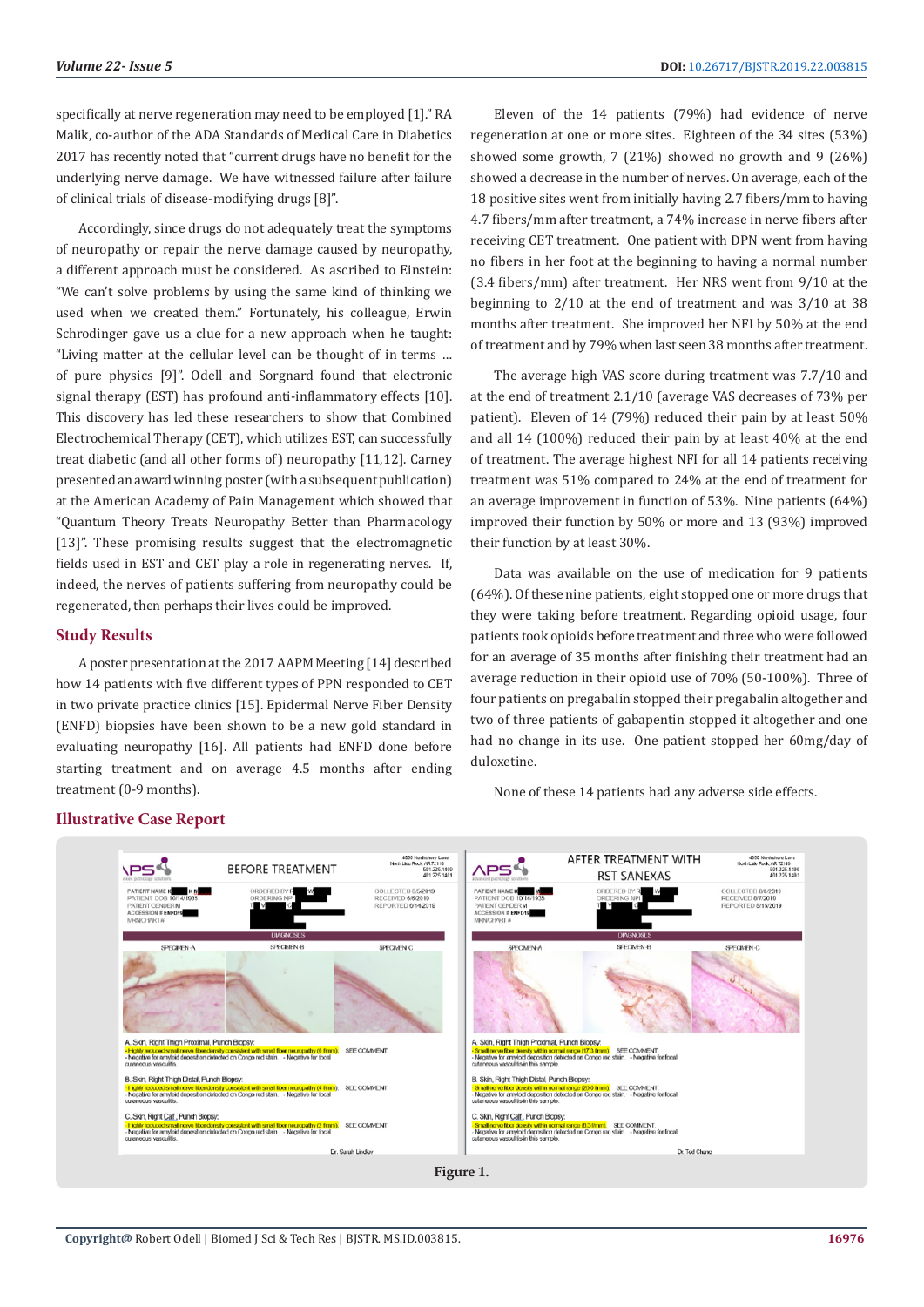More and more clinics nationwide are utilizing ENFD biopsies to track patients treated with EST and CET. Figure 1 shows a recent example of nerve regrowth in a patient treated with the CET protocol at a third clinic. A comparison of the pre- and post-ENFD biopsies shows nerve regrowth in the proximal and distal thigh to normal values, while there is evidence of nerve regrowth increase in the left calf from no fibers to 2.7 f/mm, although this value is still below normal.

#### **Discussion**

For the last six years systematic reviews and meta-analysis of the use of drugs to treat painful peripheral neuropathy (PPN) have documented that drugs help less than half the patients who use them and have significant side effects [2,14,17]. Expert cited above have described drug therapy as "inadequate…frustrating… maybe even appalling [3]." and the Cochrane Study [4] mentioned above also validated this insight. Some authors have suggested that regenerating nerves may be needed to find an adequate, effective and safe treatment for PPN; however, clinical trials have produced failure after failure with no current benefit [7]. This small study and case report conclusively document that using electromagnetic energy fields via a technique called CET (Combined Electrochemical Therapy) have allowed a large majority of patients (79%) to regenerate one or more of their epidermal nerves. All patients had a decrease in their pain scores. A large majority of improved their function by the end of treatment. Eight of nine patients stopped or reduced their medication use. No patients had any adverse side effects.

#### **Conclusion**

While small in numbers, these outcomes show that using the principles of physics rather than pharmacology provides safer and more effective outcomes. The use of electromagnetic energy fields in combination with local anesthetics has allowed 79% of patients to regenerate nerves. Regenerating nerves was associated with decreased pain, improved function, reduced medication use and had no adverse side effects. As such this technique offers a safe and effective new way to treat painful peripheral neuropathy.

#### **Acknowledgement**

The author offers his deepest thanks to Peter Carney, MD, whose vision has long guided our efforts, and Richard Sorgnard, PhD, who developed the advanced electromagnetic device used in this study.

#### **Conflict of Interest**

Robert Odell, MD, PhD: Owns stock in the company, RSTMed, which distributes the device used in this study.

#### **References**

- 1. [Bril v, England J, Franklin GM, Backonja M, Cohen J, et al. \(2011\) Evidence](https://www.ncbi.nlm.nih.gov/pubmed/21482920)[based guideline: Treatment of painful diabetic neuropathy: report of](https://www.ncbi.nlm.nih.gov/pubmed/21482920) [the American Academy of Neurology, The American Association of](https://www.ncbi.nlm.nih.gov/pubmed/21482920) [Neuromuscular and Electrodiagnostic Medicine, and the American](https://www.ncbi.nlm.nih.gov/pubmed/21482920) [Academy of Physical Medicine and Rehabilitation. Neurology 76\(20\):](https://www.ncbi.nlm.nih.gov/pubmed/21482920) [1758-1765.](https://www.ncbi.nlm.nih.gov/pubmed/21482920)
- 2. [Vera Bril \(2012\) Treatment for Diabetic Neuropathy. Journal of the](https://onlinelibrary.wiley.com/doi/full/10.1111/j.1529-8027.2012.00391.x) [Peripheral Nervous System 17\(s2\): 22-27.](https://onlinelibrary.wiley.com/doi/full/10.1111/j.1529-8027.2012.00391.x)
- 3. [Finnerup NB, Atta N, Haroutian S, McNicol E, Baron R, et al. \(2015\)](https://www.ncbi.nlm.nih.gov/pubmed/25575710) [Pharmacotherapy for neuropathic pain in adults: a systematic review](https://www.ncbi.nlm.nih.gov/pubmed/25575710) [and meta-analysis. Lancet Neurol 14\(2\): 162-173.](https://www.ncbi.nlm.nih.gov/pubmed/25575710)
- 4. Rosenquist, Richard (2017) Meeting of the American Society of Regional Anesthesia and Pain Medicine: 2016. As quoted in PAINMEDICINENEWS
- 5. [Wiffen PJ, Derry S, Bell RF, Rice ASC, Tolle T, et al. \(2017\) Gabapentin](https://www.ncbi.nlm.nih.gov/pubmed/28597471) [for chronic neuropathic pain in adults. Cochrane Database of Systematic](https://www.ncbi.nlm.nih.gov/pubmed/28597471) [Reviews 9\(6\).](https://www.ncbi.nlm.nih.gov/pubmed/28597471)
- 6. PLACEHOLDER NEED TO FIND
- 7. [\(2018\) WMA Declaration of Helsinki-Ethical Principles for Medical](https://www.wma.net/policies-post/wma-declaration-of-helsinki-ethical-principles-for-medical-research-involving-human-subjects/) [Research Involving Human Subjects World Medical Association.](https://www.wma.net/policies-post/wma-declaration-of-helsinki-ethical-principles-for-medical-research-involving-human-subjects/)
- 8. Malik, RA. (2017) quoted in Medscape Medical News Jan. 09, 2017
- 9. [Schrodinger E \(1943\) What is Life? The Physical Aspect of the Living](https://hagstromerlibrary.ki.se/books/16176) [Cell. Lectures given Trinity College, Dublin, Ireland Feb 1943. Printed](https://hagstromerlibrary.ki.se/books/16176) [Cambridge University Press. 1944.](https://hagstromerlibrary.ki.se/books/16176)
- 10. [Odell RH Jr, Sorgnard RE \(2008\). Anti-Inflammatory Effects of Electronic](https://www.ncbi.nlm.nih.gov/pubmed/19057635) [Signal Treatment. Pain Physician 11\(6\): 891-907.](https://www.ncbi.nlm.nih.gov/pubmed/19057635)
- 11. [Cynthia Cernak, Elizabeth Marriott, John Martini, Jeremy Fleischmann,](https://www.practicalpainmanagement.com/electric-current-local-anesthetic-combination-successfully-treats-pain-associated-diabetic) [Briana Silvani, et al. \(2012\) Electrical Current and Local Anesthetic](https://www.practicalpainmanagement.com/electric-current-local-anesthetic-combination-successfully-treats-pain-associated-diabetic) [Combination Successfully Treats Pain Associated with Diabetic](https://www.practicalpainmanagement.com/electric-current-local-anesthetic-combination-successfully-treats-pain-associated-diabetic) [Neuropathy. Practical Pain Management 12\(3\).](https://www.practicalpainmanagement.com/electric-current-local-anesthetic-combination-successfully-treats-pain-associated-diabetic)
- 12. [Cynthia Cernak, Robert H Odell, Peter Carney \(2014\) Can Combined](https://www.podiatrytoday.com/can-combined-electrochemical-treatment-have-impact-diabetic-peripheral-neuropathy) [Electrochemical Treatment Have an Impact for Diabetic Peripheral](https://www.podiatrytoday.com/can-combined-electrochemical-treatment-have-impact-diabetic-peripheral-neuropathy) [Neuropathy? Podiatry Today 27\(7\): 20-24.](https://www.podiatrytoday.com/can-combined-electrochemical-treatment-have-impact-diabetic-peripheral-neuropathy)
- 13. [Carney P \(2014\) Quantum Theory Treats Neuropathy Better Than](http://www.neurogenx.com/wp-content/uploads/2019/02/Journal-Abstracts-V2-Neurogenx.pdf) [Pharmacology. The Pain Practitioner 24\(4\): 28-31.](http://www.neurogenx.com/wp-content/uploads/2019/02/Journal-Abstracts-V2-Neurogenx.pdf)
- 14.[\(2017\) AAPM 2017 Annual Meeting Abstracts. Pain Medicine 18\(3\):](https://academic.oup.com/painmedicine/article/18/3/569/3070583) [569-621.](https://academic.oup.com/painmedicine/article/18/3/569/3070583)
- 15. Because neither of these practices were associated with medical institutions, Institutional Review Board (IRB) certification was not possible. However, this study, presented at the March, 2017 AAPM meeting conforms to the AAPM standards for poster presentations by obtaining informed consent from each patient in accordance with the "WMA Declaration of Helsinki – Ethical Principles for Medical Research Involving Human Subjects." Adopted by the 18th WMA General Assembly, Helsinki, Finland, June 1964, and amended by the 64th WMA General Assembly, Fortaleza, Brazil, October 2013: Section 37.
- 16. [David S Saperstein, Todd D Levine \(2009\) Diagnosing Small Fiber](https://practicalneurology.com/articles/2009-oct/PN1009_06-php) [Neuropathy Through the Use of Skin Biopsy. Practical Neurology 37-40.](https://practicalneurology.com/articles/2009-oct/PN1009_06-php)
- 17. [Moulin D, Boulanger A, Clark AJ, Clarke H, Dao T, et al. \(2014\)](https://www.ncbi.nlm.nih.gov/pubmed/25479151) [Pharmacologic management of chronic neuropathic pain: Revised](https://www.ncbi.nlm.nih.gov/pubmed/25479151) [consensus statement from the Canadian Pain Society. Pain Res manag](https://www.ncbi.nlm.nih.gov/pubmed/25479151) [19\(6\) 328-335.](https://www.ncbi.nlm.nih.gov/pubmed/25479151)